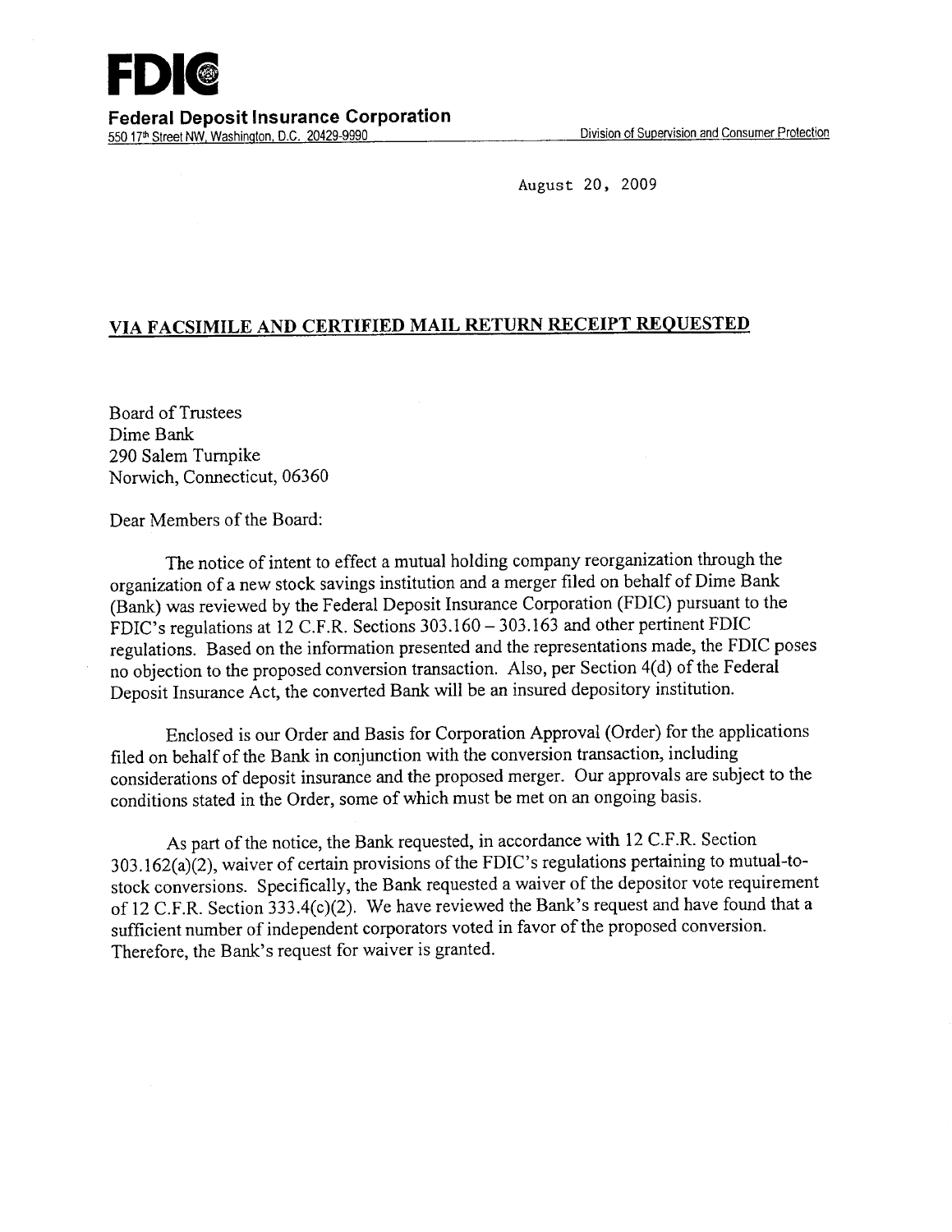Board of Trustees Dime Bank Page 2

Please notify the Boston Area Office in writing when the proposed transaction has been consummated. If an extension of time limit included in the Order is required, a letter requesting a specific extension of the limitation, including reasons therefore, should be submitted to the Boston Area Office.

Sincerely,

## **/S/**

Christopher J. Spoth Senior Deputy Director

Enclosure

 $\bar{z}$ 

cc: Christine M. Miller Attorney HinckleyAllenSnyder, LLP 20 Church Street Hartford, Connecticut 06103-1221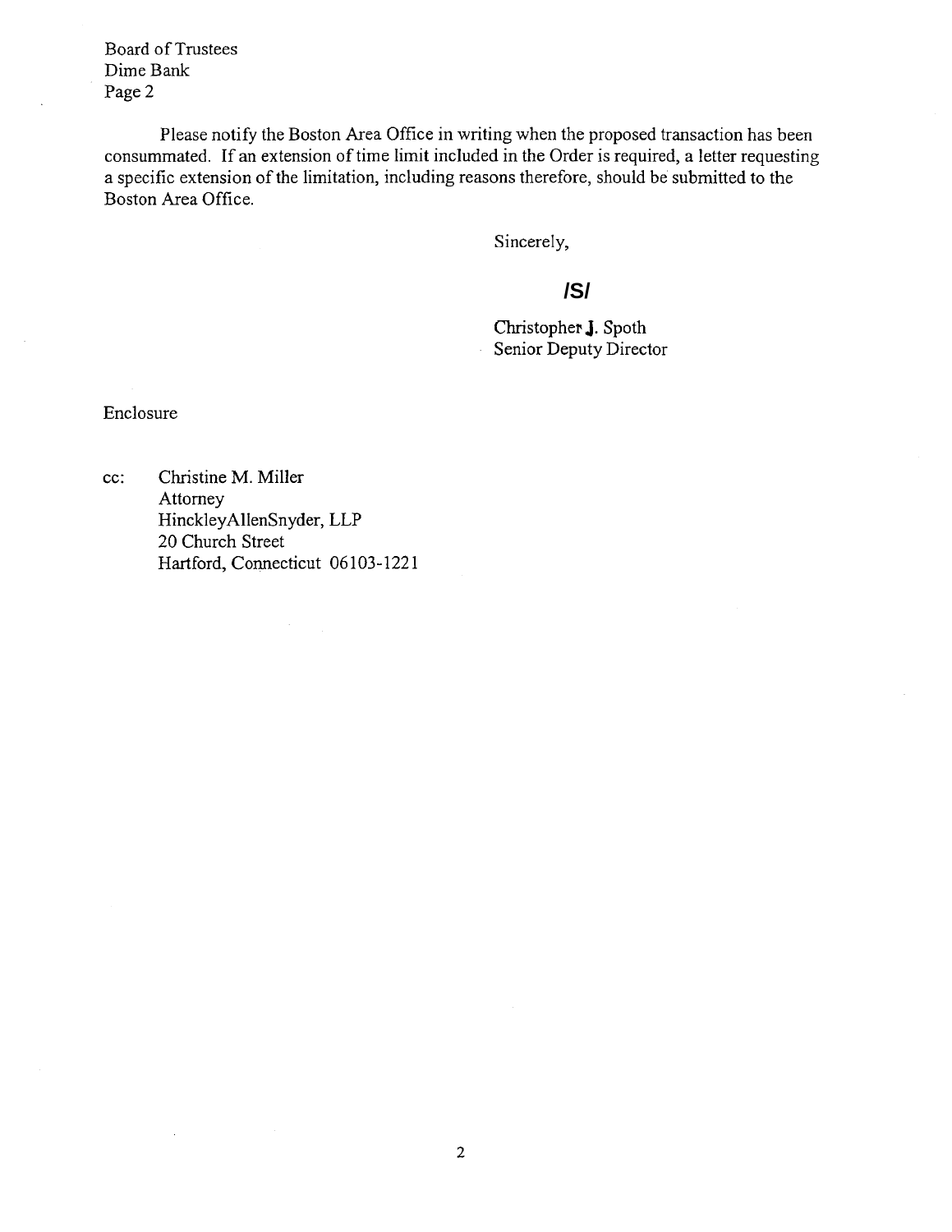## **FEDERAL DEPOSIT INSURANCE CORPORATION**

Dime Bank Norwich, New London County, Connecticut

Application for Consent to Merge

## **ORDER AND BASIS FOR CORPORATION APPROVAL**

Pursuant to Sections 5 and 18(c) and other provisions of the Federal Deposit Insurance (FDI) Act, applications have been filed on behalf of Dime Bank, Norwich, Connecticut (Mutual Institution), currently a state-chartered, mutually-owned Deposit Insurance Fund (DIF) member with total resources of \$671,917,000 and total deposits of \$453,335,000 as of December 31, 2008, for the FDIC's consent to merge with Dime Bank 2, Norwich, Connecticut, a proposedstate-chartered stock savings bank.

The transactions are to effect the Mutual Institution's plan of reorganization which, solely to facilitate such undertaking, provides for:

- Mutual Institution to organize a new mutual holding company to be known as Dime Mutual Holding Company.
- Dime Mutual Holding Company to establish a wholly-owned subsidiary known as Dime Bank 2 and receive 100 percent of the issued and outstanding stock of Dime Bank 2.
- Mutual Institution to immediately merge with and into Dime Bank 2 under the name of Dime Bank, but with the charter of the Dime Bank 2 surviving (Resultant Bank or Dime Bank).
- Upon consummation, Dime Mutual Holding Company will own 100 percent of the issued and outstanding stock of Dime Bank.

Upon consummation of the reorganization, the deposits of the Dime Bank will continue to be insured under the DIF. On the effective date of the reorganization, Dime Bank will be a stock bank that is wholly-owned by Dime Mutual Holding Company. An Application for the establishment of Dime Mutual Holding Company has been approved by the Board of Governors of the Federal Reserve System. Also, the Connecticut Department of Banking has granted Dime Bank the authority to conduct a banking business and approved the establishment and operation of a stock savings bank. Following consummation of the merger, Dime Bank will operate the same banking business, with the same management, at the same locations now being served by the Mutual Institution. The proposed transaction, per se, will not alter the competitive structure of banking in the market served by the Mutual Institution. Dime Bank's main office will continue to be located at 290 Salem Turnpike, Norwich, Connecticut.

Notice of the proposed transaction, in a form approved by the FDIC, has been published pursuant to the FDI Act. A review of available information, including the Community Reinvestment Act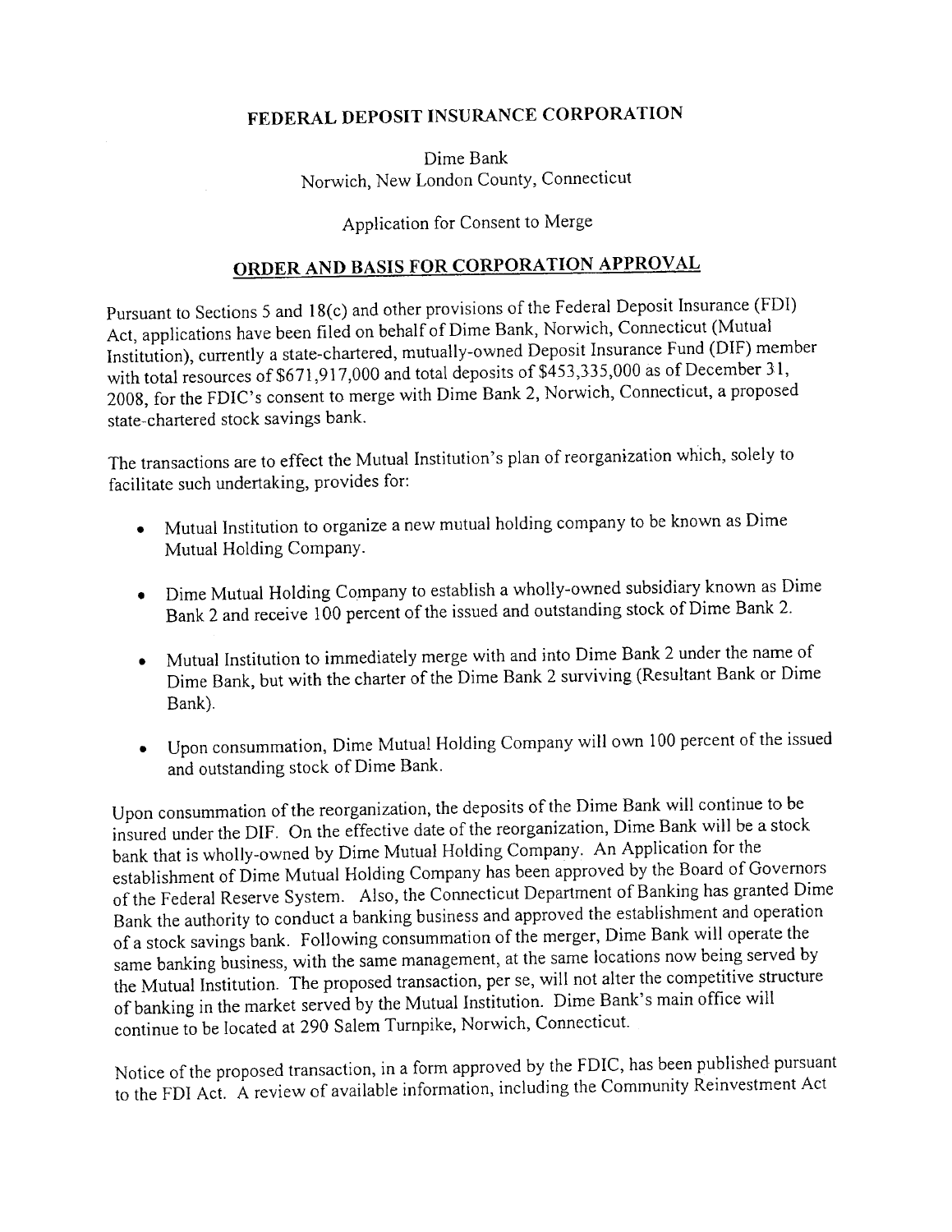(CRA) Statement of the proponent, disclosed no inconsistencies with the purposes of the CRA. Dime Bank is expected to continue to meet the credit needs of its entire community, consistent with the safe and sound operation of the institution.

In connection with the merger application, the FDIC has taken into consideration the financial and managerial resources and prospects of the proponent banks and the Resultant Bank, the convenience and needs of the community to be served, and the competitive nature of the proposed transaction. The FDIC has also taken into consideration the effectiveness of the insured depository institutions involved in the proposed merger transaction in combating moneylaundering activities.

Having found favorably on all statutory factors, it is the FDIC's judgment that the application should be and is hereby approved, subject to the following conditions, some of which are continuing in nature:

- 1. That except for the proposed transfer of stock to Dime Mutual Holding Company, no shares of the stock of Dime Bank shall be sold, transferred or otherwise disposed of, to any person (including any Employee Stock Ownership Plan) unless prior notice is provided to, and non-objection is received from, the FDIC;
- 2. That, prior to a sale, transfer or other disposition of any shares of Dime Bank by Dime Mutual Holding Company, to any person (including any Employee Stock Ownership Plan) or a conversion of Dime Mutual Holding Company, to stock form, Dime Bank will provide written notification to the FDIC and provide the FDIC with copies of all documents filed with the state and Federal banking and/or securities regulators in connection with any sale, transfer, disposition or conversion;
- That, should any shares of stock of Dime Bank be issued to persons other than Dime Mutual Holding Company, any dividends waived by Dime Mutual Holding Company must be retained by Dime Mutual Holding Company or Dime Bank and segregated, earmarked or otherwise identified on its books and records; such amounts must be taken into account in any valuation of the institution and factored into the calculation used in establishing a fair and reasonable basis for exchanging shares in any subsequent conversion of Dime Mutual Holding Company to stock form; such amounts shall not be available for payment to or the value thereof transferred to minority shareholders, by any means including through dividend payments or at liquidation;
- 4. That, any change in proposed management, including the board of directors, will render this approval null and void unless such proposal is approved by the FDIC prior to the consummation of the proposed transaction;
- 5. That the proposed transaction may not be consummated later than six months after the date of this Order unless such period is extended for good cause by the Corporation; and